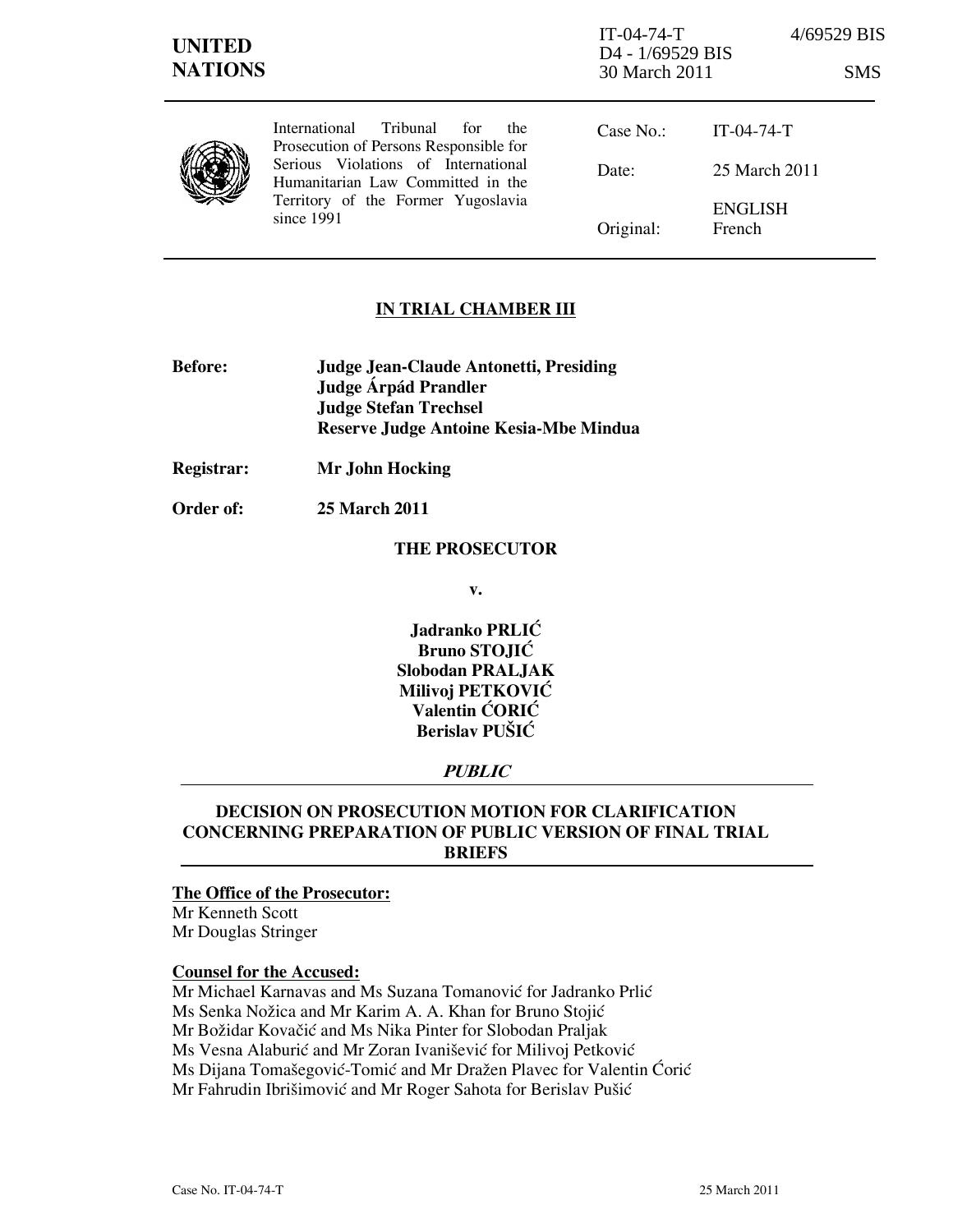TRIAL CHAMBER III ("Chamber") of the International Tribunal for the Prosecution of Persons Responsible for Serious Violations of International Humanitarian Law Committed in the Territory of the Former Yugoslavia since 1991 ("Tribunal"),

SEIZED of the "Prosecution Motion for Clarification Concerning Preparation of Public Version of Final Trial Briefs", filed as a confidential document by the Office of the Prosecutor ("Prosecution") on 16 March 2011 ("Motion"),

NOTING the request of the Chamber addressed to the parties in an email of 4 February 2011, ordering them to file amended public versions of the final trial briefs before 1 April 2011, $<sup>1</sup>$ </sup>

NOTING the email sent by the Chamber to the parties on 22 March 2011, ordering the Defence teams wanting to reply to the Motion to do so before midday on 23 March  $2011<sup>2</sup>$ 

CONSIDERING that the Defence teams did not file a response to the Motion,

CONSIDERING that in the Motion, the Prosecution maintains that the preparation of the public versions of the final trial briefs to be filed before 1 April 2011 requires the application of various protective measures ordered by the Chamber leading, therefore, to a number of redactions;<sup>3</sup> that out of caution, but also to ensure that it is consistent with the Chamber's wishes with respect to the protection of witnesses and confidentiality, it seizes the Chamber of a request for clarification relating to the extent of the redactions needed, $4$ 

CONSIDERING, more precisely, that it presents what it understands to be the position and the practice of the Chamber in the matter of the protection of testimony and documentary evidence, namely that the information that must remain confidential concerns the identity of the protected witnesses and/or the source of some evidence, and not the actual content of the evidence, as long as the evidence, or its content, does not enable on its own or in conjunction the identity of witnesses and/or the source of

 $\overline{a}$ 

<sup>1</sup> Email sent by the Chamber on 4 February 2011.

<sup>&</sup>lt;sup>2</sup> Email sent by the Chamber on 22 March 2011.

<sup>&</sup>lt;sup>3</sup> Motion, para. 1.

<sup>&</sup>lt;sup>4</sup> Motion, paras 2 and 7.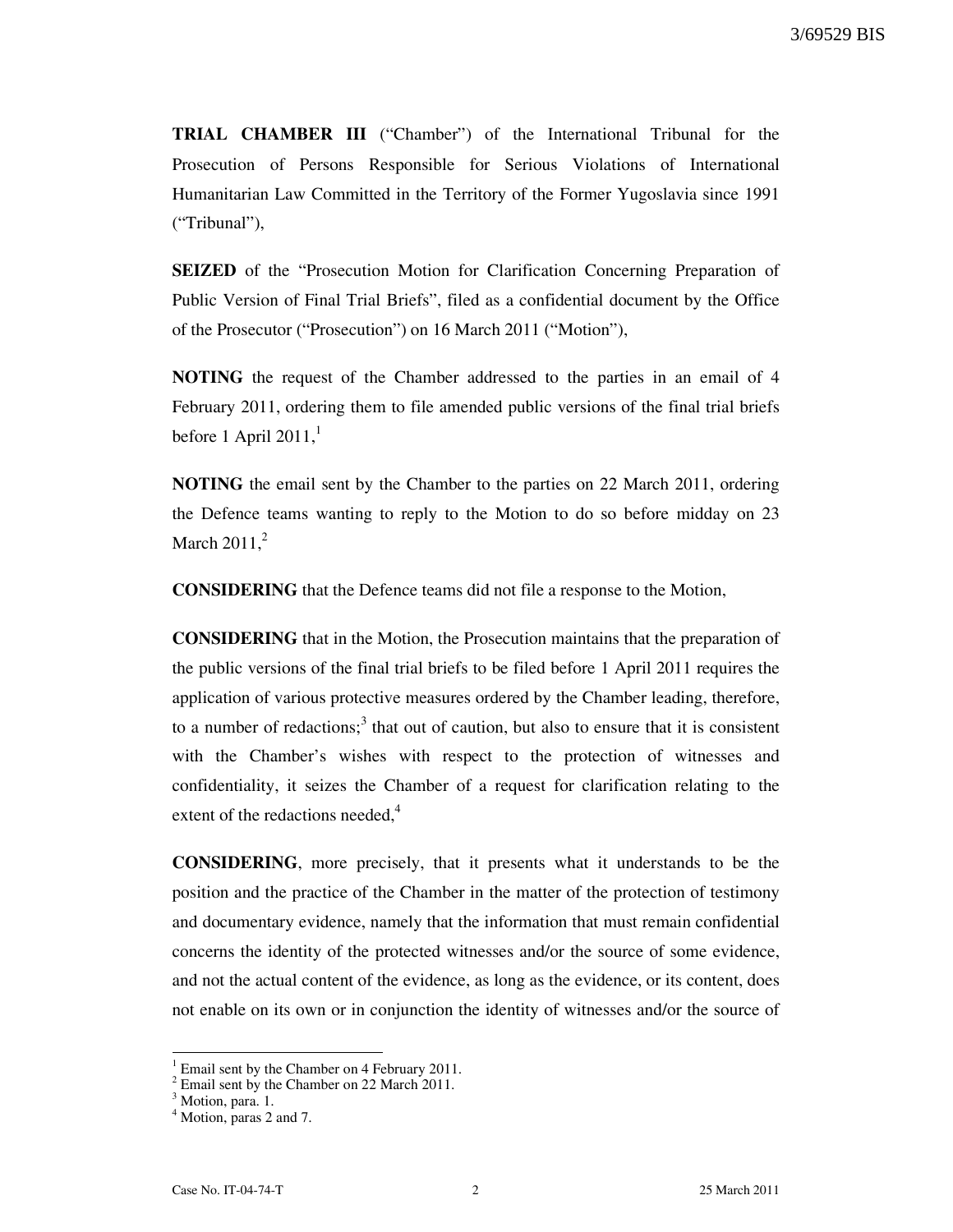the protected information to be identified;<sup>5</sup> that in this respect it provides examples from the practice of the Chamber in order to illustrate its interpretation,<sup>6</sup>

CONSIDERING that the Prosecution maintains that if it has incorrectly understood the position of the Chamber with respect the application of protective measures with a view to filing a public version of the final trial brief, it would be beneficial to all parties if the Chamber clarified its instructions, namely if it finds that any evidence or testimony given in closed or private session or under seal should not be cited publicly, $^7$ 

CONSIDERING, consequently, that the Prosecution's Motion asks the Chamber to confirm the Prosecution's interpretation set out above or to clarify its position in the matter of the protection of witnesses and confidentiality of information,<sup>8</sup>

CONSIDERING that the Chamber recalls that the practice in the matter of protective measures is clearly established but that, in view of what the Prosecution is requesting, it would now be appropriate to confirm the requirements in the matter before the filing of the public versions of the final trial briefs in the interest of integrity of the proceedings and transparency,

CONSIDERING that, throughout the trial, the Chamber granted a number of measures to protect the identity of witnesses and sources, pursuant to Article 22 of the Statute of the Tribunal and Rules 69, 70 and 75 of the Rules of Procedure and Evidence ("Rules"); that in respect of witnesses and sources protected by the protective measures ordered by the Chamber, the Chamber deems that any information that enables protected witnesses and sources to be identified should be omitted by using the pseudonyms given by the Chamber or by redacting any extracts of testimony or documentary evidence that would enable the public to identify the protected witnesses or sources and/or to deduce that the person in question was involved in the present case,

CONSIDERING, moreover, that the Chamber specifies that the content of evidence itself could be included in the public version of the final trial briefs as long as this

 $<sup>5</sup>$  Motion, paras 2 and 6.</sup>

<sup>6</sup> Motion, paras 3 to 5.

<sup>&</sup>lt;sup>7</sup> Motion, para. 7.

<sup>&</sup>lt;sup>8</sup> Motion, paras 2 and 7.